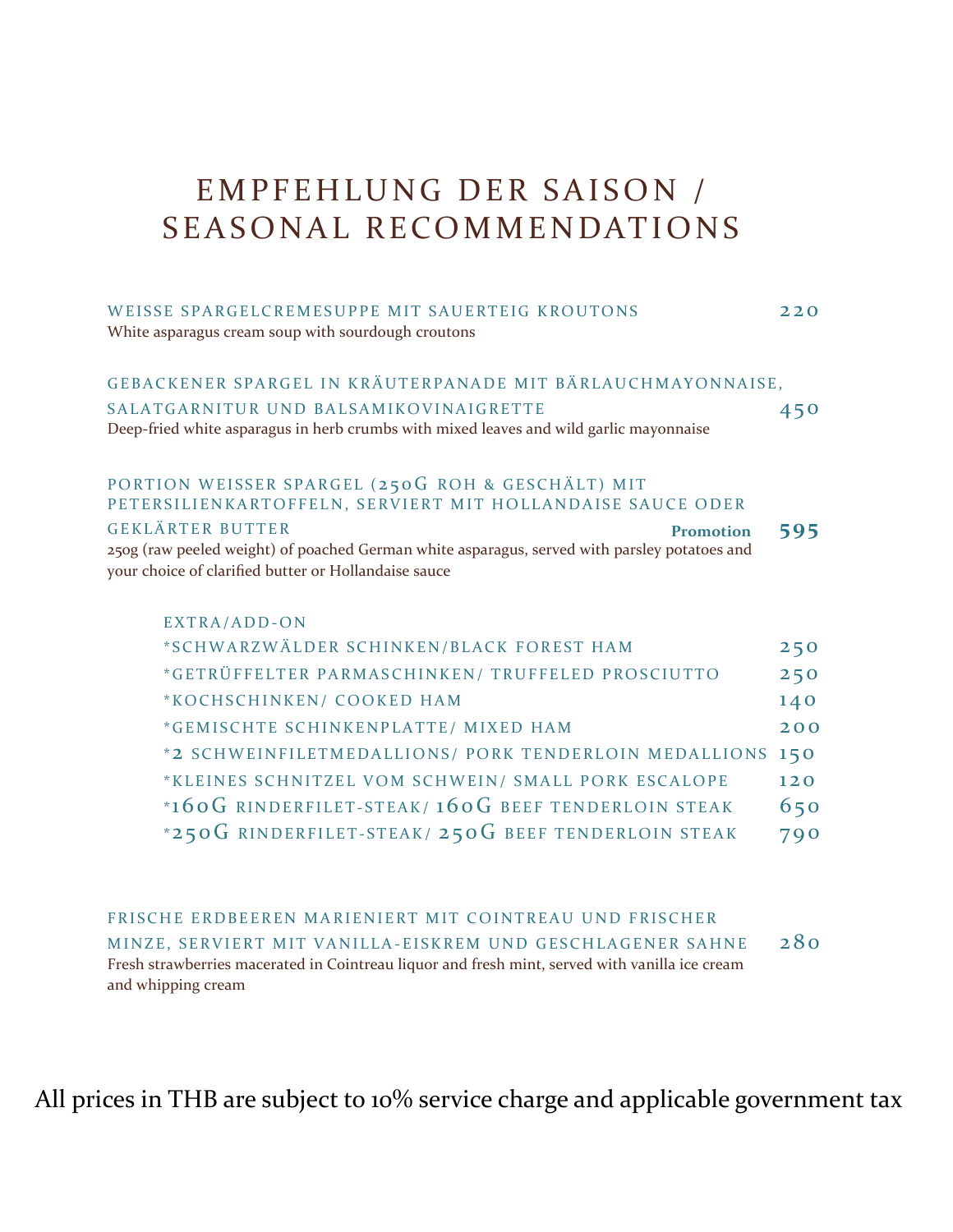### **CREATE YOUR OWN COLD CUT AND CHESSE PLATTER**

| <b>COLD CUTS</b><br>*COOKED HAM      | 10G     | 20             |  |
|--------------------------------------|---------|----------------|--|
| *BLACK FORREST HAM                   | 10G     | 40             |  |
| <i><b>*TUSCAN PROSCIUTTO</b></i>     | 10G     | 50             |  |
| *TRUFFELED PROSCIUTTO                | 10G     | 60             |  |
| *SALAMI MILANO                       | 10G     | 40             |  |
| *SALAMI FELINE                       | 10G     | 50             |  |
| <b>CHEESES</b>                       |         |                |  |
| *MARINATED FETA                      | 10G     | 40             |  |
| *EMMENTHAL                           | 10G     | 25             |  |
| $*$ EDAM                             | 10G     | 25             |  |
| *GOUDA                               | 10G     | 25             |  |
| *CAMEMBERT                           | 10G     | 30             |  |
| *GORGANZOLA DOLCELATTE               | 10G     | 45             |  |
| *ROQUEFORT                           | 10G     | 45             |  |
| <i><b>*GRANA PADANO 16MONTHS</b></i> | 10G     | 25             |  |
| *GRUYERE                             | 10G     | 35             |  |
| *PONT L'EVEQUE                       | 10G     | 50             |  |
| $*$ COMTE                            | 10G     | 35             |  |
| <i><b>*TALEGGIO</b></i>              | 10G     | 50             |  |
| <b>SIDES AND DIPS</b>                |         |                |  |
| *MIXED PICKLES                       | 10G     | 20             |  |
| *MARINATED OLIVES                    | 10G     | 40             |  |
| *MARINATED ARTICHOKES                | 10G     | 40             |  |
| *HORSERADISH                         | 10G     | 20             |  |
| *GRAPES                              | 10G     | 15             |  |
| *SUN-DRIED TOMATOES                  | 10G     | 25             |  |
|                                      |         | $\circledcirc$ |  |
|                                      | $\odot$ | $\odot$        |  |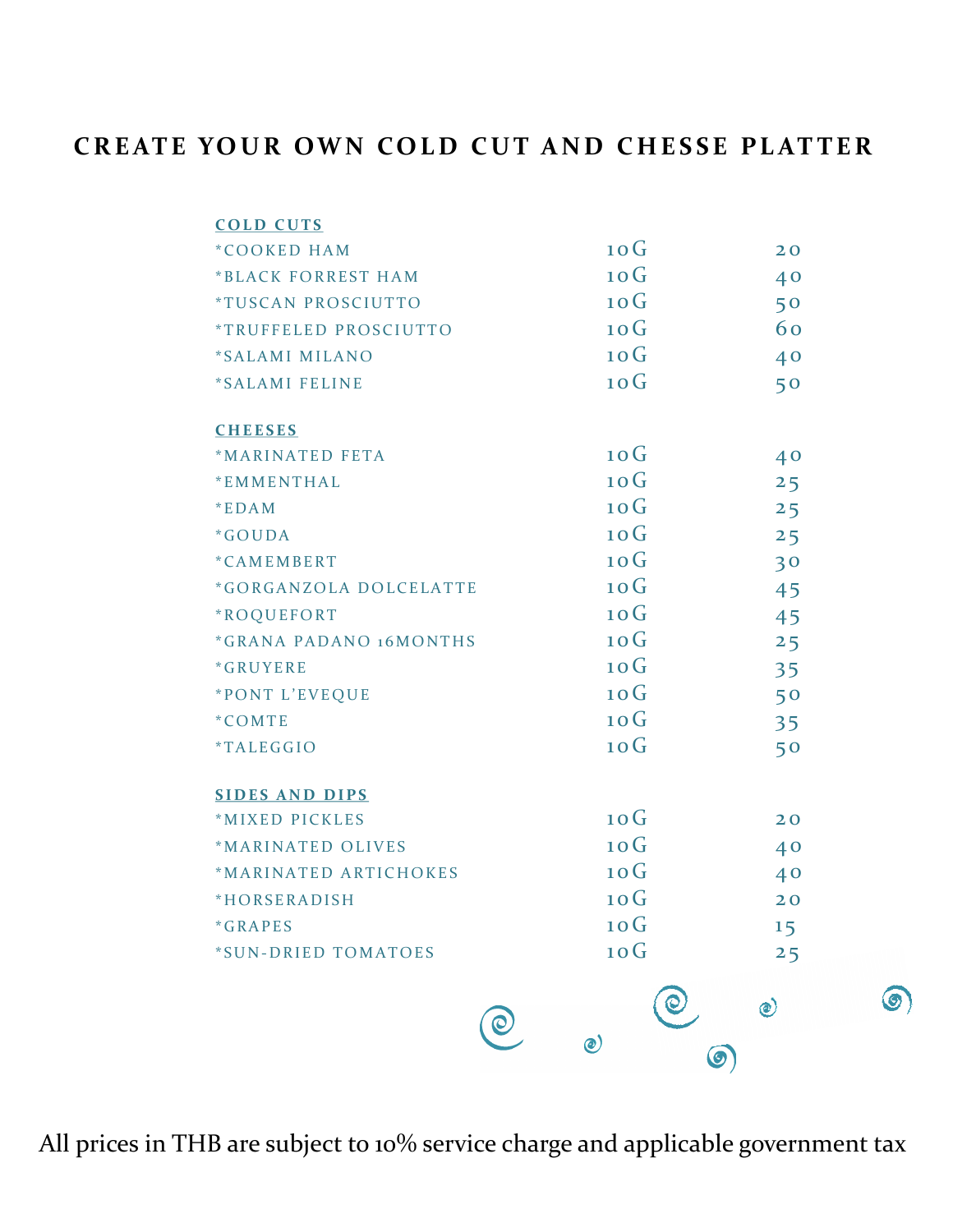# **S O U P S**

| HERZHAFTE GULASCHSUPPE VOM RIND MIT GERÖSTETEN BROT<br>Hearty beef goulash with toasted bread                    | 2.2.0 |
|------------------------------------------------------------------------------------------------------------------|-------|
| DEUTSCHE KARTOFFELCREMESUPPE MIT SPECK UND SAHNEHAUBE<br>German potato soup with sautéed bacon and whipped cream | 200   |
| BROKKOLIKREMSÜPPCHEN MIT GERÄUCHERTEN LACHS<br>Broccoli cream soup with smoked salmon                            | 200   |
| RINDERKRAFTBRÜHE MIT PFANNKUCHENSTREIFEN<br>Beef consommé with pancake julienne                                  |       |

## **S TA RT E R S**

| TRANCHEN VON DER GERÄUCHERTEN ENTENBRUST MIT                                     |                 |
|----------------------------------------------------------------------------------|-----------------|
| ORANGENSALAT UND BALSAMIKOREDUKTION                                              | 320             |
| Slices of smoked duck breast with orange salad and balsamic reduction            |                 |
|                                                                                  |                 |
|                                                                                  |                 |
| GEBACKENE RISOTTO-PILZBÄLLCHEN MIT BALSAMIKO AIOLI                               | 220             |
| Deep-fried mushroom risotto balls with balsamic aioli                            |                 |
|                                                                                  |                 |
| <b>GEBACKENER CAMEMBERT MIT EINGELEGTEN PREISELBEEREN</b>                        |                 |
| UND GEMISCHTEN BLATTSALATEN                                                      | 360             |
| Baked Camembert cheese with mixed leaves and cranberry jam                       |                 |
|                                                                                  |                 |
| GEBRATENE ENTENSTOPFLEBER MIT KNUSPRIGEN SPECK UND                               |                 |
| <b>APFELCHUTNEY</b>                                                              | 78 <sup>o</sup> |
| Pan-fried duck foie gras with crispy bacon and apple chutney                     |                 |
|                                                                                  |                 |
| ENTEN-CHAMPAGNER TERRINE MIT GRÜNEM PFEFFER, SERVIERT MIT                        |                 |
| BROT UND ZWIEBELMARMELADE                                                        | 420             |
| Duck and champagne terrine with green pepper, served with baguette and onion jam |                 |
|                                                                                  |                 |
|                                                                                  |                 |

All prices in THB are subject to 10% service charge and applicable government tax

 $\bigcirc$ 

 $\odot)$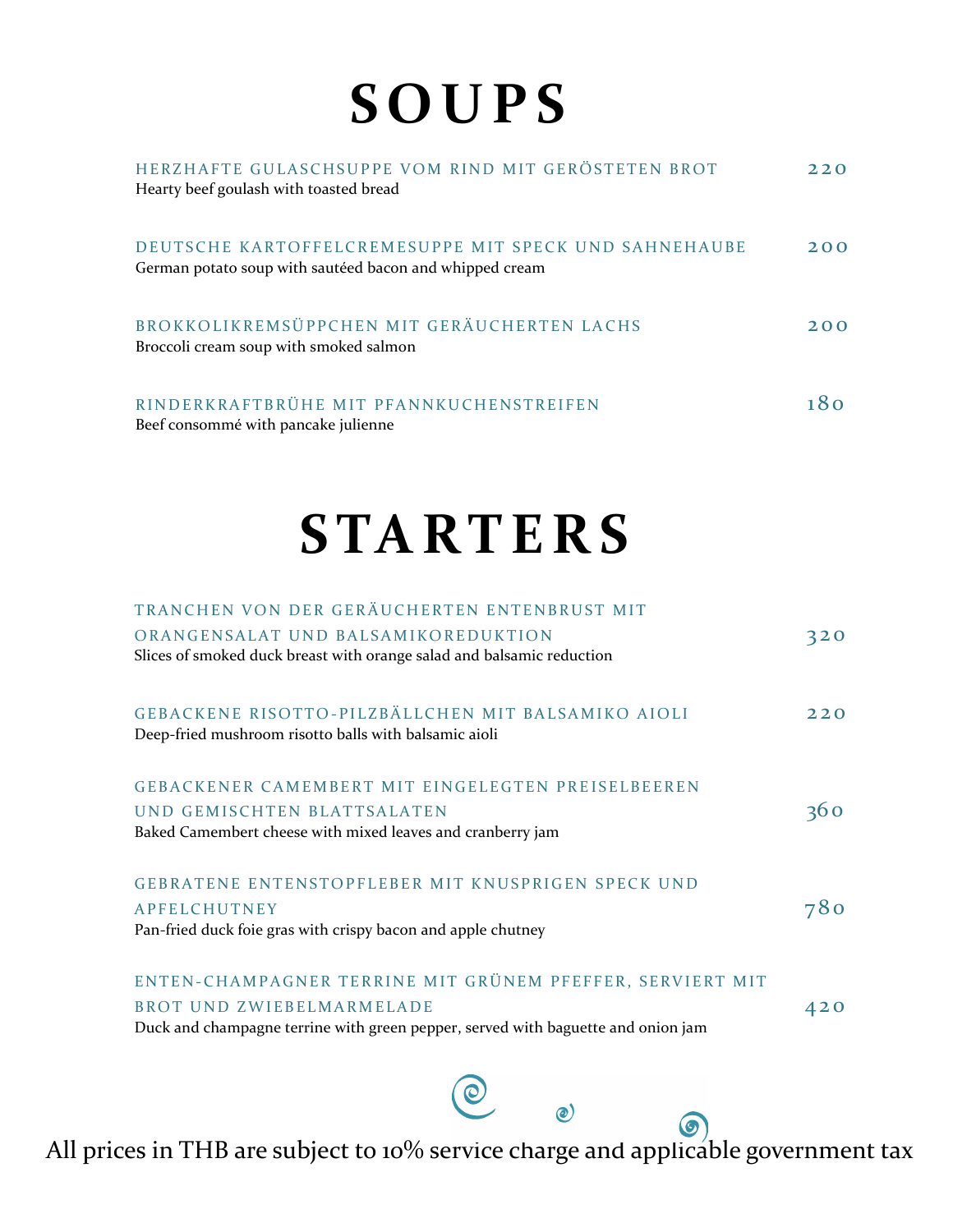## **S TA RT E R S**

| CARPACCIO VOM RINDERBRATEN MIT TARTARENSOSSE UND BROT<br>Roast beef carpaccio with tartar sauce and bread                                        | 360 |
|--------------------------------------------------------------------------------------------------------------------------------------------------|-----|
| GEBACKENER FETA-KÄSE MIT GEMISCHTEN BLATTSALATEN,                                                                                                |     |
| KIRSCHTOMATEN UND BALSAMICO-VINAIGRETTE<br>Baked Feta cheese with mixed leaves, cherry tomatoes and balsamic vinaigrette                         | 320 |
| BLATTSALATE MIT SCHWEINEBRATENSTREIFEN, KNUSPRIGER HAUT,<br>CAMEMBERT, APFEL, KIRSCHTOMATEN UND APFEL-VINAIGRETTE                                | 340 |
| Mix leaves with pork roast slices, crackling, apple, Camembert cheese, cherry tomatoes,<br>and apple vinaigrette                                 |     |
| BLATTSALATE MIT STREIFEN VOM GERÖSTETEN HÄHNCHEN MIT ROTEN                                                                                       |     |
| ZWIEBELN, KIRSCHTOMATEN UND BALSAMICO-VINAIGRETTE<br>Mix leaves with chicken roast slices, red onions, cherry tomatoes, and balsamic vinaigrette | 340 |
| GERÖSTETES TORTILLA BROT MIT PARMASCHINKEN UND<br>KRÄUTERFRISCHKÄSE, SERVIERT MIT RUKKOLASALAT, OLIVEN,                                          |     |
| GETROCKNETEN TOMATEN UND BALSAMIKOREDUKTION                                                                                                      | 340 |
| Pan-fried tortilla bread with prosciutto and herbed cream cheese, served with rocket salad,<br>sun-dried tomatoes and balsamic reduction         |     |
|                                                                                                                                                  |     |

### **V E G E TA R I A N S**

GEMISCHTE GEMÜSETELLER DER SAISON MIT PETERSILLIENKARTOFFELN 300 Mixed seasonal vegetable plate with parsley potatoes

GEBACKENE CHAMPIGNONS MIT REMOULADENSOSSE UND GEMISCHTEN

#### BLATTSALATEN 280

Deep-fried mushrooms with mixed leaves and tartar sauce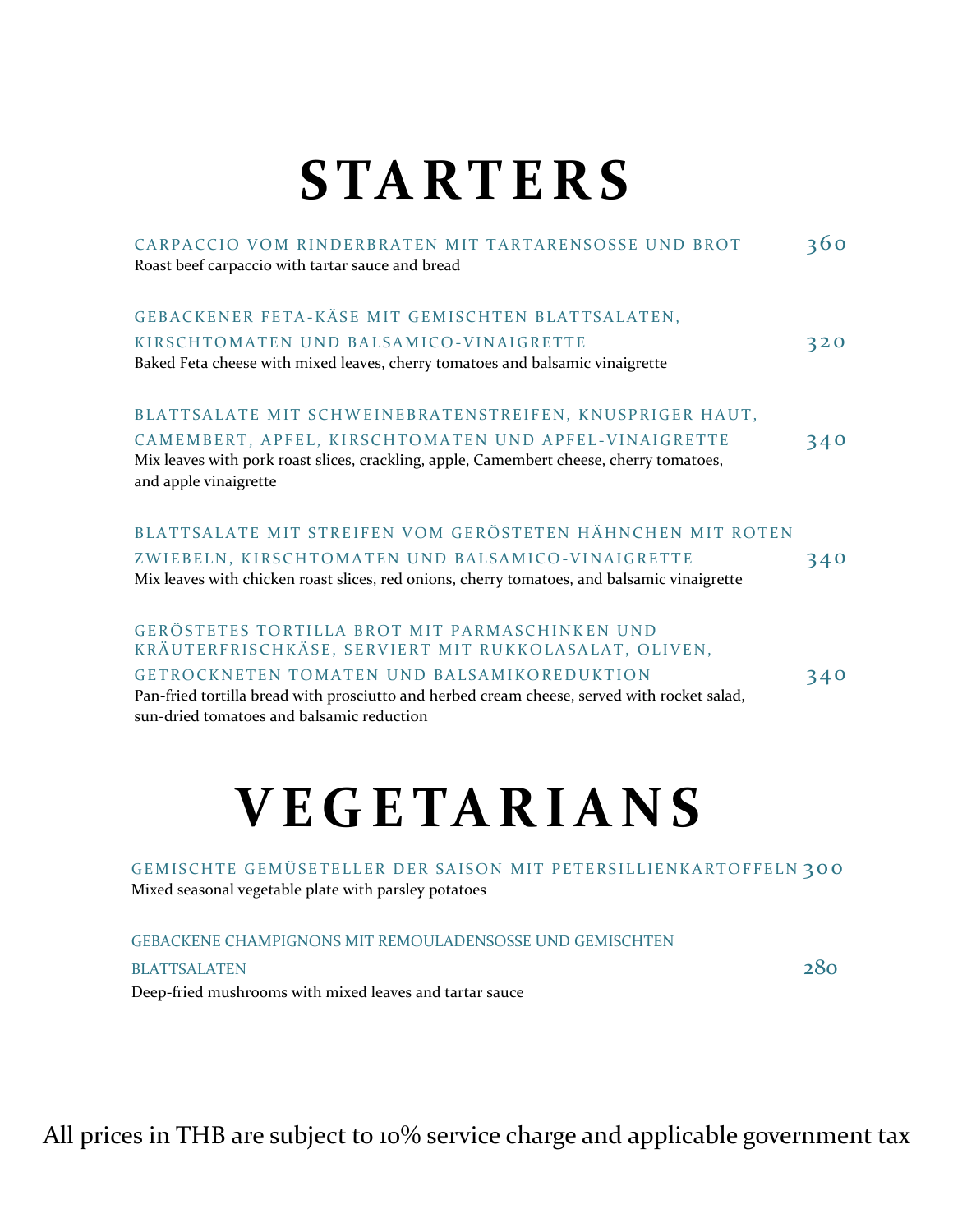### **PA S TA S**

| RAVIOLI MIT RADICCHIO FÜLLUNG IN KREMIGER PILZSAUCE MIT                                  |     |
|------------------------------------------------------------------------------------------|-----|
| TRÜFFELÖL UND GEHOBELTEM PARMESAN                                                        | 320 |
| Radicchio stuffed raviolis in creamy mushroom sauce with truffle oil and shaved parmesan |     |
|                                                                                          |     |
| DEFTIGE KÄSESPÄTZLE MIT GERÖSTETEN ZWIEBELN                                              | 300 |

Swabian soufflé pasta sautéed with cheese and topped with crispy onions

FISH & SEAFOOD

### NORWEGISCHES LACHSFILET IN PERGAMENTPAPIER GEDÄMPFT MIT

| WURZELGEMÜSE, PETERSILIENKARTOFFELN UND MEERRETTICHSAHNE<br>Norwegian salmon fillet steamed in parchment paper with root vegetables, parsley potatoes and | 620 |
|-----------------------------------------------------------------------------------------------------------------------------------------------------------|-----|
| horseradish crème sauce                                                                                                                                   |     |
| VARIATION VOM GERÄUCHERTEN FISCH MIT MEERRETTICH UND                                                                                                      |     |
| PREISELBEERSAHNE                                                                                                                                          | 590 |
| Variation of smoked fish with mixed leaves, horseradish and cranberry whipped cream                                                                       |     |
|                                                                                                                                                           |     |
| GEBRATENE GARNELEN IN KRÄUTER-KNOBLAUCH-BUTTER,                                                                                                           |     |
| SERVIERT MIT ROUILLE UND GERÖSTETEM BROT                                                                                                                  | 680 |
| Pan-fried prawns tossed in garlic-herb-butter, served with rouille and toasted bread                                                                      |     |
| HAUSGEBEIZTER LACHS MIT ORANGEN-FENCHELGEMÜSE UND                                                                                                         |     |
| HONIG-SENF-DILL DRESSING                                                                                                                                  | 340 |
| House-cured salmon with orange-fennel salad and honey-mustard-dill vinaigrette                                                                            |     |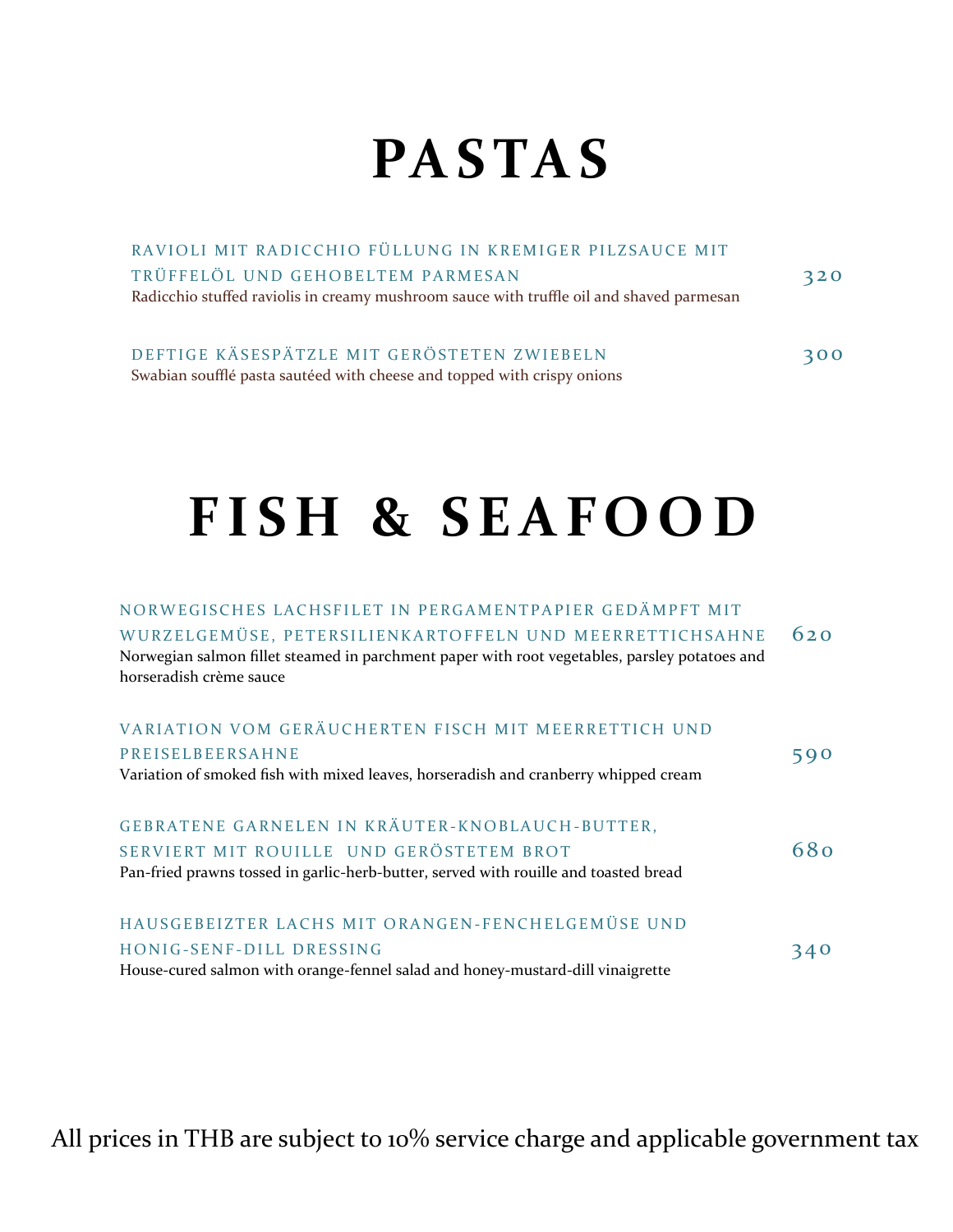## **M E AT S**

| BAYRISCHE SCHWEINEHAXE AUF DUNKELBIERSOSSE MIT                                         |     |             |  |
|----------------------------------------------------------------------------------------|-----|-------------|--|
| KARTOFFELPÜREE UND KRAUTSALAT                                                          |     | 520         |  |
| Crispy pork knuckle on mashed potatoes and dark beer gravy, served white cabbage salad |     |             |  |
|                                                                                        |     |             |  |
| SCHNITZEL "WIENER ART" VOM SCHWEIN MIT BRATKARTOFFELN UND                              |     |             |  |
| PREISELBEEREN                                                                          |     | 320         |  |
| Crumbed pork escalope "Viennese style" with home-fried potatoes and cranberry jam      |     |             |  |
|                                                                                        |     |             |  |
| CORDON BLEU VOM SCHWEIN MIT SCHINKEN-KÄSEFÜLLUNG, DAZU                                 |     |             |  |
| POMMES FRITES UND EINGELEGTE PREISELBEEREN                                             |     | 380         |  |
| Pork "Cordon Bleu" with Gruyere cheese and ham filling, served with French fries       |     |             |  |
| and cranberry jam                                                                      |     |             |  |
|                                                                                        |     |             |  |
|                                                                                        |     |             |  |
| GEBRATENE FLEISCHPFLANZERL MIT BAYRISCHEM KARTOFFELSALAT                               |     | 260         |  |
| Pan-fried meatballs with Bavarian potato cucumber salad                                |     |             |  |
|                                                                                        |     |             |  |
| NÜRNBERGER ROSTBRATWÜRSTE AUF DUNKELBIERSOSSE UND                                      |     |             |  |
| KARTOFFELPÜREE                                                                         |     | 320         |  |
| Nuremberg sausages on mashed potatoes and dark beer jus                                |     |             |  |
|                                                                                        |     |             |  |
| <b>CURRYWURST VON DER WEISSEN MIT POMMES FRITES</b>                                    |     | 300         |  |
| Grilled white pork sausage with tomato-curry-sauce and French Fries                    |     |             |  |
|                                                                                        |     |             |  |
| KNUSPRIGE ENTE VOM DREHSPIESS AUF ORANGENSOSSE,                                        | 1/4 | 520         |  |
| APFELBLAUKRAUT UND BREZENKNOEDEL                                                       | 1/2 | 690         |  |
| Spit-roasted duck on braised red cabbage, pretzel dumpling and orange jus              |     |             |  |
|                                                                                        |     |             |  |
| GEGRILLTES RINDERFILET "ALEXANDER BRAND" AUF PILZSOSSE MIT                             |     |             |  |
| <b>GEMISCHTEM GEMÜSE UND KARTOFFELGRATIN</b>                                           |     | $160G$ 800  |  |
|                                                                                        |     |             |  |
| Chargrilled beef tenderloin "Alexander Brand" with mixed vegetables, potato gratin     |     | 250 G 1,050 |  |
| and mushroom sauce                                                                     |     |             |  |
|                                                                                        |     |             |  |
| AUSTRALISCHES LAMMRACK AUF MADEIRA SAUCE MIT RATATOUILLE                               |     |             |  |
| <b>UND KARTOFFELGRATIN</b>                                                             |     | 1,250       |  |
| Grilled Australian lamb rack on ratatouille with potato gratin and madeira jus         |     |             |  |
|                                                                                        |     |             |  |
| MEDAILLONS VOM SCHWEINEFILET AUF PILZSOSSE MIT SPÄTZLE                                 |     | 380         |  |
|                                                                                        |     |             |  |

Pork tenderloin medallions with Swabian soufflé pasta, crispy onion and mushroom sauce